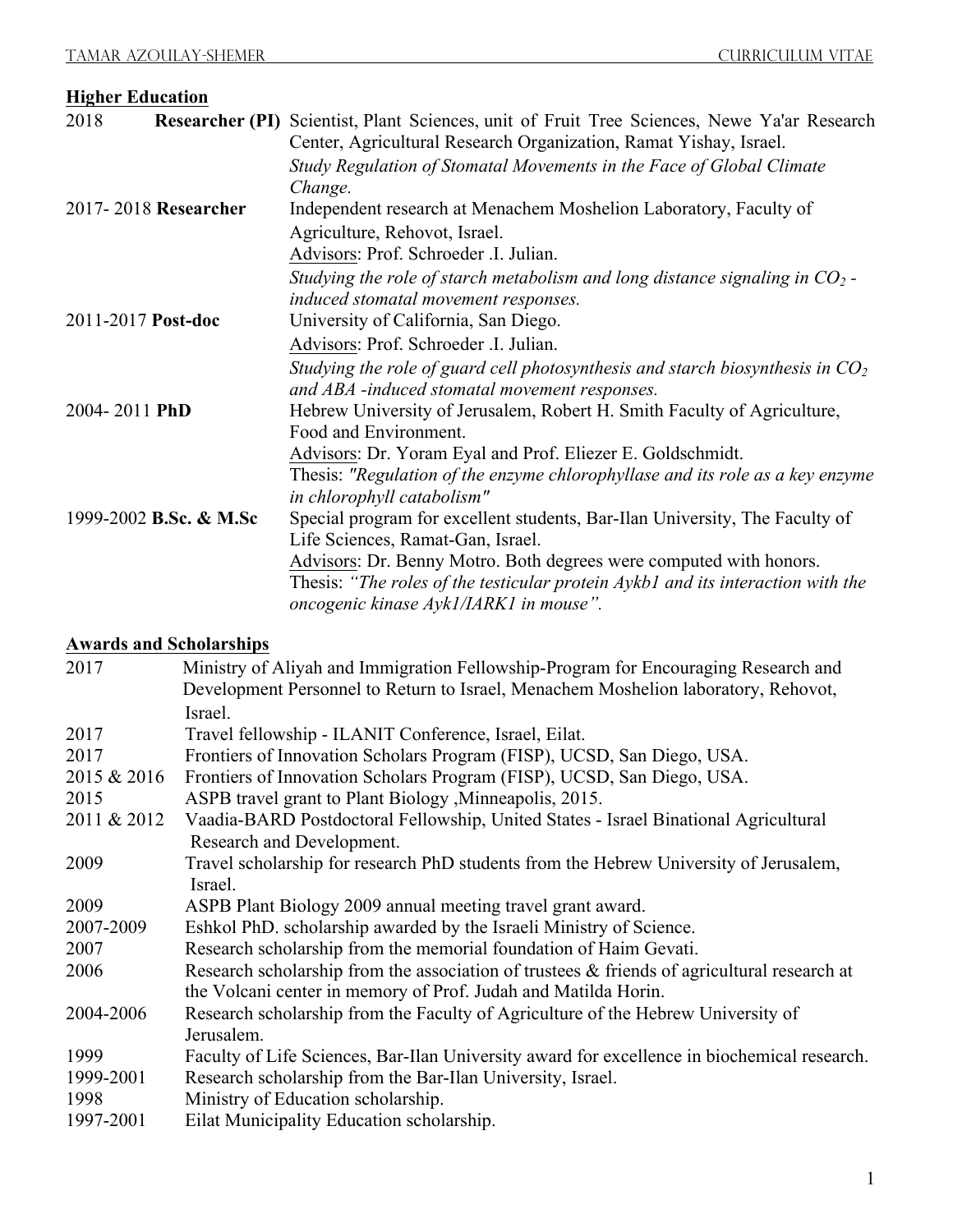## **List of Publications**

- **Azoulay-Shemer T.**, Schwankl, N., Rog, I., Moshelion, M. Schroeder, J.I. (2018). Starch biosynthesis by AGPase, but not starch degradation by  $BAM1/3$  and  $SEX1$ , is rate-limiting for CO<sub>2</sub>-regulated stomatal movements under short day conditions. *FEBS letter* (accepted).
- **Azoulay-Shemer T.**, Hsu, P.K., Schroeder, J.I. (2017). Seeing is believing. News and Views, *Nature Plants*. (3):765-766. DOI: https://www.nature.com/articles/s41477-017-0025-5
- **Azoulay-Shemer T.** , Bagheri A, Wang C, Palomares A, Stephan AB, Kunz, H.H, Schroeder JI. (2016) Starch biosynthesis in guard cells but not in mesophyll cells functions in  $CO<sub>2</sub>$ -induced stomatal closing. *Plant Physiology* 171(2):788-798 DOI: https://www.ncbi.nlm.nih.gov/pmc/articles/PMC4902578/
- **Azoulay-Shemer T.**, Palomares A, Bagheri A, Israelsson-Nordstrom M, Engineer CB, Bargmann BO, Stephan AB, Schroeder JI. Guard cell photosynthesis is critical for stomatal turgor production, yet does not directly mediate  $CO_2$  - and ABA-induced stomatal closing. *Plant J* 83: 567-581 (2015) DOI: http://onlinelibrary.wiley.com/doi/10.1111/tpj.12916/abstract
- Engineer CB, Hashimoto-Sugimoto M, Negi J, Israelsson-Nordström M, **Azoulay-Shemer T**, Rappel W-J, Iba K, Schroeder JI. CO<sub>2</sub> Sensing and CO<sub>2</sub> Regulation of Stomatal Conductance: Advances and Open Questions. *Trends in Plant Science* (2015) Volume 21, Issue 1, January 2016, Pages 16-30, ISSN 1360-1385, DOI: http://dx.doi.org/10.1016/j.tplants.2015.08.014
- **Azoulay-Shemer, T**., Harpaz-Saad, S., Eyal, Y. and Goldschmidt, E.E. Pathway of Chlorophyll Breakdown in Citrus Fruit Peel, as Compared with Senescing *Arabidopsis* Leaves and Other Plant Systems. *ISHS Acta Horticulturae.* 892 (2011). http://tinyurl.com/lwfjpzm
- **Azoulay-Shemer, T**., Harpaz-Saad, S., Cohen-Peer, R., Mett, A., Gidoni, D., Lovat, N., Krokhin, O., Spicer, V., Standing, G.K., Goldschmidt, E.E. and Eyal, Y. Dual, N and C-terminal, processing of citrus chlorophyllase precursor within the plastid membranes leads to the mature enzyme. *Plant Cell Physiol***.** 52(1):70-83 (2011). http://tinyurl.com/ljdpne5
- **Azoulay-Shemer, T.**, Harpaz-Saad, S., Belausov, E., Lovat, N., Krokhin, O., Spicer, V., Standing, K.G., Goldschmidt, E.E., Eyal, Y. Citrus chlorophyllase dynamics at ethylene-induced fruit colorbreak; a study of chlorophyllase expression, post-translational processing kinetics and in-situ intracellular localization. *Plant Physiology* 148: 108-118 (2008). http://www.plantphysiol.org/content/148/1/108
- Harpaz-Saad, S., **Azoulay, T.**, Arazi, T., Ben-Yaakov, E., Mett, A., Shiboleth, Y.M., Hortensteiner, S., Gidoni, D., Gal-On, A., Goldschmidt, E.E., Eyal, Y. Chlorophyllase is a rate-limiting enzyme in chlorophyll catabolism and is post-translationally regulated. *Plant Cell* **19**: 1007-1022 (2007). http://www.plantcell.org/content/19/3/1007.long

## **Work in progress and additional publications**

- Negi, J., Munemasa, S., Song, B., Tadakuma, R., Fujita M., **Azoulay-Shemer, T**, Engineer. B.C., Kusumi, K., Nishida, I., Schroeder .I.J., Iba, K. Eukaryotic lipid metabolic pathway is essential for functional chloroplasts and CO<sub>2</sub> and light responses in *Arabidopsis* guard cells. (Submitted)
- Zhang, J., De-oliveira-Ceciliato, P., Takahashi, Y., Schulze, S., Dubeaux, G., Hauser, F., **Azoulay-Shemer, T**, Tõldsepp, K., Kollist, H., Rappel .W.J., and Schroeder I.J. Insights into the molecular mechanisms of  $CO<sub>2</sub>$  -regulation of stomatal movements. (Submitted)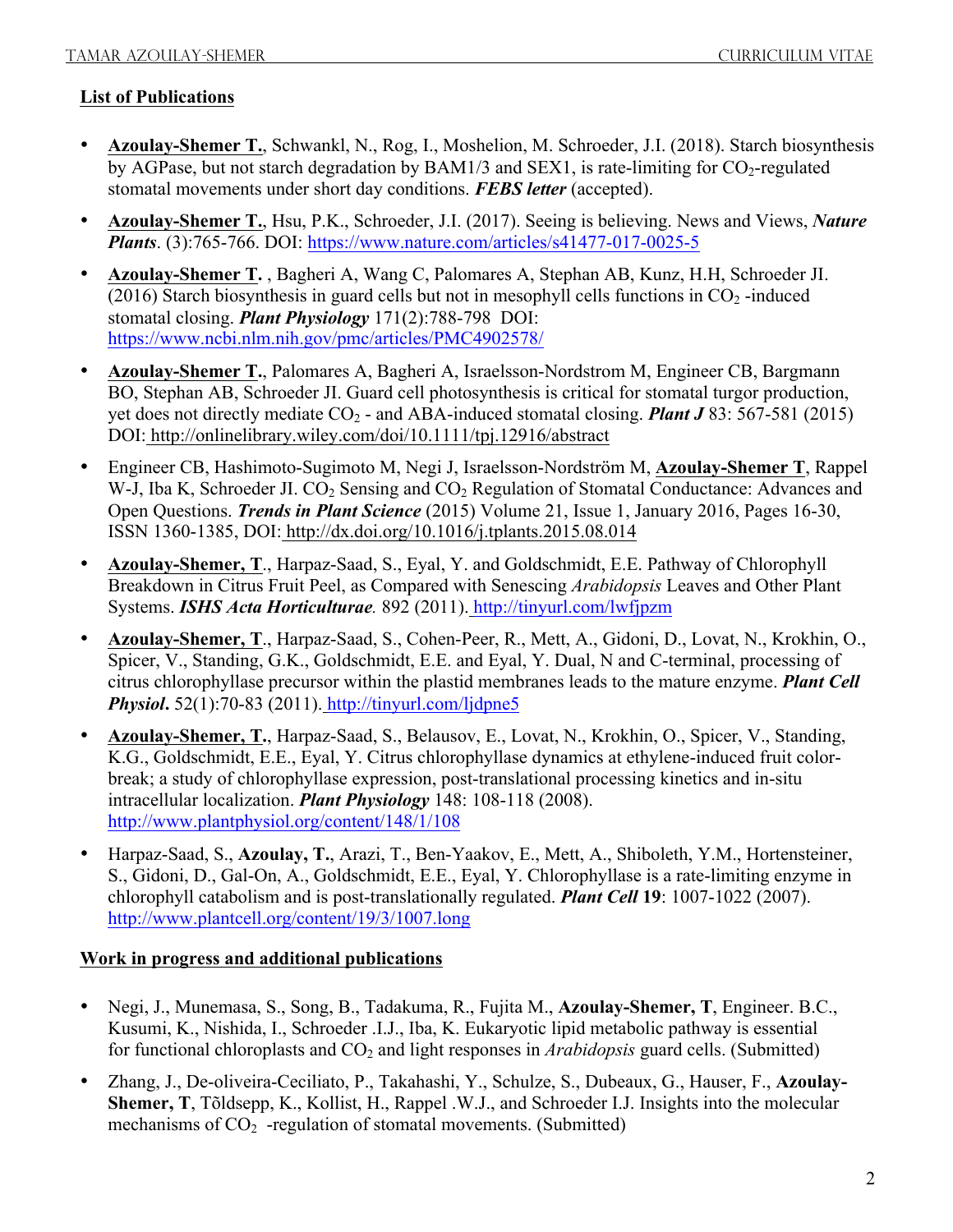- **Azoulay-Shemer, T**., Nevo, R., Harpaz-Saad, S., Gal-On, A., Goldschmidt, E.E., Reich, Z. Eyal, Y. Kinetics of photosynthetic apparatus breakdown and synthesis under chlorophyllase triggered degreening and re-greening in squash leaves. (In-preparation)
- Aslan, H., **Azoulay, T.**, Zilberman, Y., Pelled, G., Li, J., Helm, A.G., Gazit, Z., Gazit, D. A Novel Bone Gene Therapy Platform Based on Nonvirally Transfected Human Mesenchymal Stem Cells *Molecular Therapy* 9:S313-S314 (2004). http://www.nature.com/mt/journal/v9/n1s/abs/mt2004951a.html

## **Lectures and Conferences**

- 2018 **Azoulay-Shemer, T.,** Bagheri, A., Palomares, A., Israelsson-Nordstrom, M., Wang, C., Bargmann, O.R.B., Stephan, A., Engineer, C., Kunz, H.H., Schwankl, N., Rog, I., Moshelion, M. and Schroeder .I.J. CO<sub>2</sub> Regulation of Stomatal Movements: Plant Transpiration in the Face of Global Climate Change. **Lecture**: The Annual Conference for Science and the Environment, Weizmann Institute of Science, Rehovot, Israel.
- 2018 **Azoulay-Shemer, T.,** Bagheri, A., Palomares, A., Israelsson-Nordstrom, M., Wang, C., Bargmann, O.R.B., Stephan, A., Engineer, C., Kunz, H.H., Schwankl, N., Hauser, F., Zhang, J., De-oliveira-Ceciliato, P. and Schroeder .I.J. Molecular Signal Transduction Network in Guard Cells Mediating CO2 Regulation of Stomatal Movements. **Lecture:** Plant Volatiles, Gordon Research Conference.
- 2017 **Azoulay-Shemer, T.,** Bagheri, A., Palomares, A., Israelsson-Nordstrom, M., Wang, C., Bargmann, O.R.B., Stephan, A., Engineer, C., Kunz, H.H., Schwankl, N., and Schroeder .I.J. Plant transpiration and  $[CO<sub>2</sub>]$ : The role of guard-cell photosynthesis and leaf starch-biosynthesis in stomatal turgor production and in CO<sub>2</sub>-induced stomatal closing. Lecture and presentation: 8<sup>th</sup> ILANIT/FISEB conference, Eilat, Israel.
- 2016 **Azoulay-Shemer, T.,** Palomares, A., Bagheri, A., Wang, C., Israelsson-Nordstrom, Stephan, A., Kunz, H.H., Engineer, B.C., Bargmann, O.R.B., Schroeder .I.J. Schroeder. Guard cell photosynthesis is critical for guard cell turgor regulation, yet is not a direct transducer of stomatal movement responses to CO2. **Lecture and poster presentation:** ASPB annual Plant Biology meeting at, Austin Texas.
- 2015 **Azoulay-Shemer, T.,** Palomares, A., Bagheri, A., Wang, C., Israelsson-Nordstrom, M., Stephan, A., Kunz, H.H., Engineer, B.C., Bargmann, O.R.B., Schroeder .I.J. Guard-cell photosynthesis and leaf starch-biosynthesis: their roles in turgor production and in  $CO<sub>2</sub>$ -induced stomatal closing. **Lecture and poster presentation:** Frontiers of Innovation Scholars Program (FISP), UCSD, San-Diego, CA, USA.
- 2015 **Azoulay-Shemer, T.,** Palomares, A., Bagheri, A., Israelsson-Nordstrom, M., Engineer, B.C., Bargmann, O.R.B., Stephan, B.A. and Schroeder I.J. Guard cell photosynthesis is critical for guard cell turgor regulation, yet is not a direct transducer of stomatal movement responses to CO2. **Lecture and poster presentation:** Food and Fuel for the 21st century, UCSD, San-Diego, CA, USA.
- 2014 **Azoulay-Shemer, T.,** Bagheri, A., Bargmann, B. and Schroeder, I.J. Stomata of guard cell chlorophyll-deficient plants respond to  $CO<sub>2</sub>$  shifts. Poster presentation: ASPB annual Plant Biology meeting at Portland, Oregon.